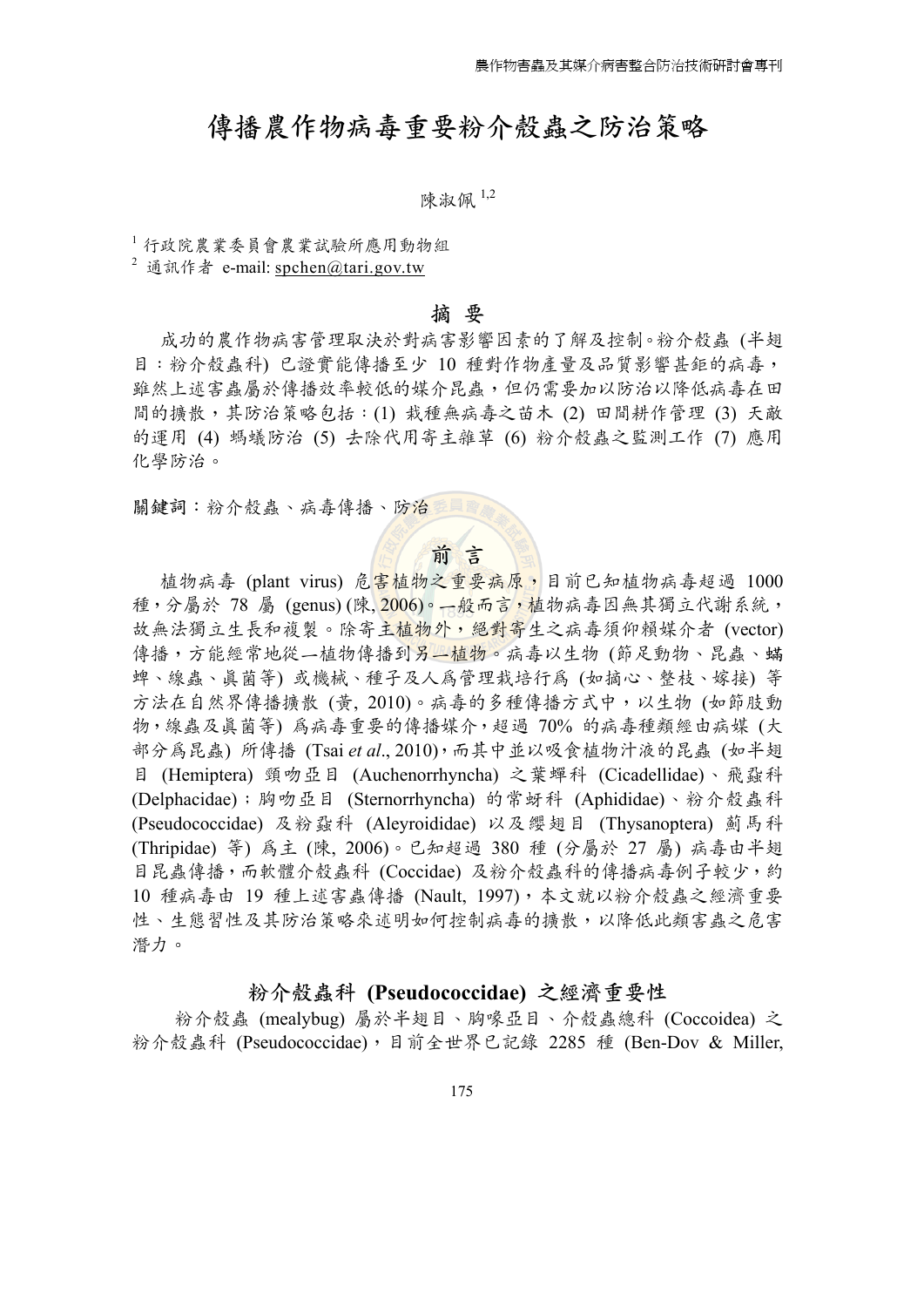2010)。此類害蟲雌雄顯著異型,若蟲及雌成蟲具足,能活動,雄成蟲具翅一對有 飛行能力。頭、胸、腹部通常癒合,體被白色蠟質分泌物。雌蟲的發育歷經 3 齡 或更多齡,雄蟲 4 或 5 齡。雌蟲為漸進變態,雄蟲為具前蛹期和蛹期之完全變 態。營兩性生殖或孤雌生殖,卵生或胎生。一年多個世代,有些種類具寄主專一 性,但多數種類則取食多種植物,其雌成蟲及其若蟲期,雄蟲 1、2 齡若蟲以刺 吸式口器刺吸寄主植物組織内 (如篩管、頂芽、嫩梢、葉及幼果等) 汁液,屬於 韌皮部取食者 (phloem feeders) (陳等, 2003)。且能寄生在根部、葉鞘下及土壤中 的生態習性及某些種類成為病毒的傳播者之特性,使粉介殼蟲為重要的農林害蟲 (Hattingh, 1993; Hattingh *et al.*, 1998),特別是為害多年生植物,包括果樹、觀賞花 木、行道樹、森林、栽種在溫室或室內的植物等。

此類害蟲皆為植食性昆蟲,多種類為農林作物、觀賞花木及溫網室作物的重 要害蟲 (陳等, 2003)。其危害的方式包括 (1) 以刺吸式口器直接吸食植物之葉片、 葉鞘、莖,甚至根部汁液,導致寄主植物組織萎凋與枯死;另外在吸食過程若排 出蜜露引發煤煙病 (sooty mould),干擾植物行光合作用,使生長不良、葉片掉落、 果實糖分減少,並影響農產品觀瞻,降低商品價值,或因取食造成植物組織傷口, 往往成為病原菌侵入的途徑,引發其他病原菌的感染;(2) 某些粉介殼蟲在吸食寄 主植物組織過程中時,因所注入的唾液含有毒質,刺激維管束組織增生變形,使葉 片捲曲及黃化甚而葉片簇生,影響植物正常生長,其如桑粉介殼蟲 (*Maconellicoccus hirsutus* (Green)) 及木瓜秀粉介殼蟲 (*Paracoccus marginatus* Williams & Granara de Willink);(3) 刺吸的過程中,藉由口針的刺吸,可將病毒傳播至其他植株,為病 毒之媒介者 (vector)。以葡萄主要的病毒病-葡萄捲葉病 (grapevine leafroll disease) 為例,已廣佈於全世界並影響葡萄的品質及產量。而傳播 Grapevine leafroll-associated virus 1 (GLRaV-1), GLRaV-3, GLRaV-4, GLRaV-5 and GLRaV-9 型之病毒的傳播者已證實為介殼蟲所引起 (Gugerli, 2003; Tsai *et al*., 2010)。

人為耕作環境中,由於太多非自然因素干擾而導致粉介殼蟲之天敵種類和數 量不多,介殼蟲族群密度在遭受生理逆壓 (高溫、植株罹病、缺水或養分) 的樹木 上經常大發生,而更增此類害蟲經濟的重要性。

## **粉介殼蟲在病毒病害上所扮演的角色**

能傳播病毒 (如蛇葡萄病毒屬 (*Ampelovirus*)) 的介殼蟲類,包括介殼蟲總科 (Coccoidea) 中的軟體介殼蟲科 (Coccidae) 及粉介殼蟲科 (Pseudococcidae), 但以 粉介殼蟲科為主要傳播病毒種類 (Engelbrecht & Kasdorf, 1990; Martelli *et al*., 2002; Sforza *et al*., 2003; Tsai *et al*., 2010)。目前全世界已記錄 2285 種粉介殼蟲 (Ben-Dov & Miller, 2010),其中被報導有傳播 10 種植物病毒的能力之種類約 19 種 (Nault, 1997; Sforza *et al*., 2003),由於其移動能力低,故被認為為傳播效率較低 的媒介昆蟲 (陳, 2006)。

以長線型病毒科 (Closteroviridae) 之 *Closteroviruses* 及蛇葡萄病毒屬 (*Ampelovirus*) 等屬病毒為例,可由多種粉介殼蟲在多種作物上傳播 (Martelli *et al*., 2002; Tsai *et al*., 2010)。其中蛇葡萄病毒屬僅感染雙子葉植物,且由介殼蟲科 (如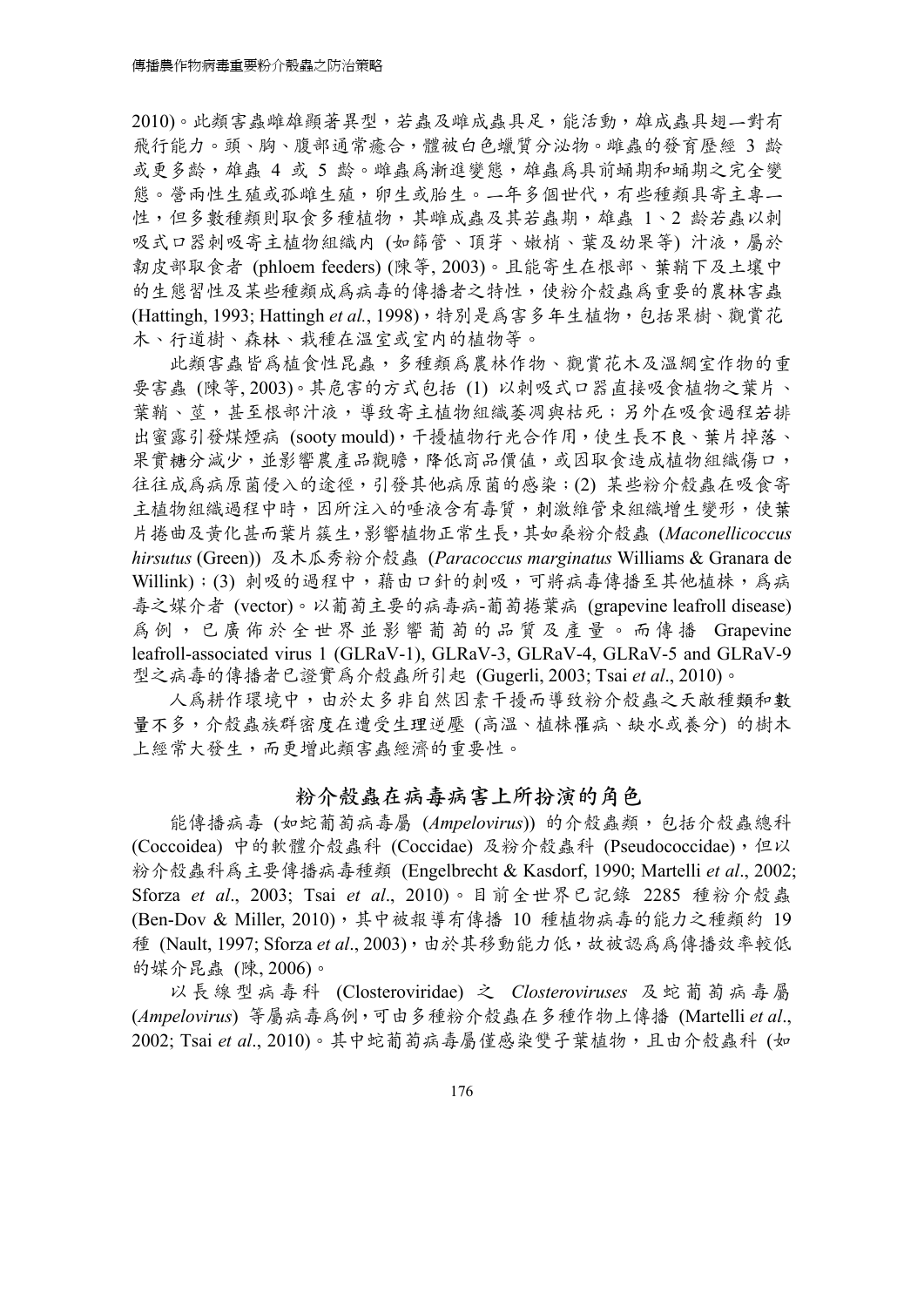軟體介殼蟲科之 *Parthenolecanium, Pulvinaria*, *Neopulvinaria* 及粉介殼蟲科之嫡 粉介殼蟲 屬 *(Dysmicoccus*) 、星粉介殼蟲屬 (*Heliococcus*) 、綿粉介殼蟲屬 (*Phenacoccus*)、臀紋粉介殼蟲屬 (*Planococcus*)、長尾粉介殼蟲屬 (*Pseudococcus*) 和蔗粉介殼蟲屬 (*Saccararicoccus*) 以半持續 (semi-persistent) 方式傳播 (Nault, 1997; Martelli *et al*., 2002; Sforza *et al*., 2003),此屬病毒皆不能利用汁液機械接種 (sap inoculation) 而傳播 (Martelli *et al*., 2002)。全世界重要的病媒介殼種類包含鳳 梨嫡粉介殼蟲 (*D. brevipes* (Cockerell))、擬鳳梨嫡粉介殼蟲 (*D. neobrevipes* Beardsley)、柑橘臀紋粉介殼蟲 (*Planococcus citri* (Risso))、絲粉介殼蟲 (*Ferrisia virgata* (Cockerell))、長尾粉介殼蟲 (*Ps. longispenus* (Targioni-Tozzetti))、蔗糖粉介 殼蟲 (*Saccararicoccus saccari* (Cockerell)) 及軟體介殼蟲科中的水木堅介殼蟲 (*Parthenolecanium corni* (Bouché)) 和 *Neopulvinaria innumerabilis* (Rathvon) (Cabaleiro & Segura, 1997; Martelli *et al*., 2002; Sforza *et al*., 2003) 。在臺灣目前報 導可傳播植物病毒的粉介殼蟲種類有傳播鳳梨萎凋病 (mealybug wilt of pineapple (MWP)) 之鳳梨嫡粉介殼蟲 (陳, 2006;廖, 2008) 及葡萄捲葉病的長尾粉介殼蟲等 (楊等, 2004)。

實驗室內測試粉介殼蟲的病毒傳播至其他植株的時間通常是發生在 24 小時 內,代表其獲毒吸食時間 (acquisition-feeding period) 在 1 天內 (Golino *et al.*, 2002)。粉介殼蟲傳播病毒的方式包括半持續性及非持續性傳播 (non-persistent transmission) (陳, 2006; Ng & Falk, 2006)。半持續性傳播的特性為病毒傳播在幾個 小時内發生,傳播效率隨昆蟲取食時間的增加而增加,並且介殼蟲會在獲得病毒 後的短時間內 (數小時至數日) 失去傳播病毒的能力 (如傳播葡萄捲葉病毒之柑 橘臀紋粉介殼蟲,其保毒時間約 24 小時 (Cabaleiro & Segura, 2007))。半持續性 傳播的病毒被認為附著在媒介昆蟲的前腸幾丁質襯套 (表皮) (cuticular lining of the foregut),若蟲一旦蛻皮就會失去獲得的病毒。各齡期之粉介殼蟲均可傳播病毒, 若蟲之傳毒率隨齡期增加而減少,成蟲傳毒率比若蟲少。以傳播鳳梨萎凋病 (MWP) 的鳳梨嫡粉介殼蟲及擬鳳梨嫡粉介殼蟲為例,其 2、3 齡蟲較 1 齡蟲或雌性成蟲 獲毒效率高 (陳, 2006)。此外,以 *Pseudococcus njalensis* 傳播的胡瓜黃化斑點病 毒 (cucumber chlorotic spot virus (CSSV)) 為例,該蟲獲毒時間為 20 分鐘;病毒 在蟲體内保毒時間 <3 小時,無明顯潛伏期,病毒可能攜帶於口針部分。此種傳 播模式類似蚜蟲的非持續性傳播 (陳, 2006)。因粉介殼蟲自行移動速度慢,需藉由 外力協助 (如風力或螞蟻搬遷等),所以粉介殼蟲傳播病毒之速度較其他傳播病毒 的昆蟲慢,故粉介殼蟲雖被認為為傳播效率較低的媒介昆蟲,但對田間特定的病 毒傳播仍具影響性,若能對此類害蟲進行蟲害防治必能減少病毒擴散。

## **防治病媒粉介殼蟲之策略**

要防治粉介殼蟲所傳播病毒病,須由病媒-病毒-寄主植物三方面交互關係來 探討。以葡萄捲葉病為例,若田間原有 33% 病毒感病率,若放任蟲源而不處理 的話,則在 5 年内則將大幅血至 83% 感病率 (Cabaleiro & Segura, 1997),故更 凸顯病媒粉介殼蟲防治的重要性。粉介殼蟲體型小,世代短及可行孤雌生殖,故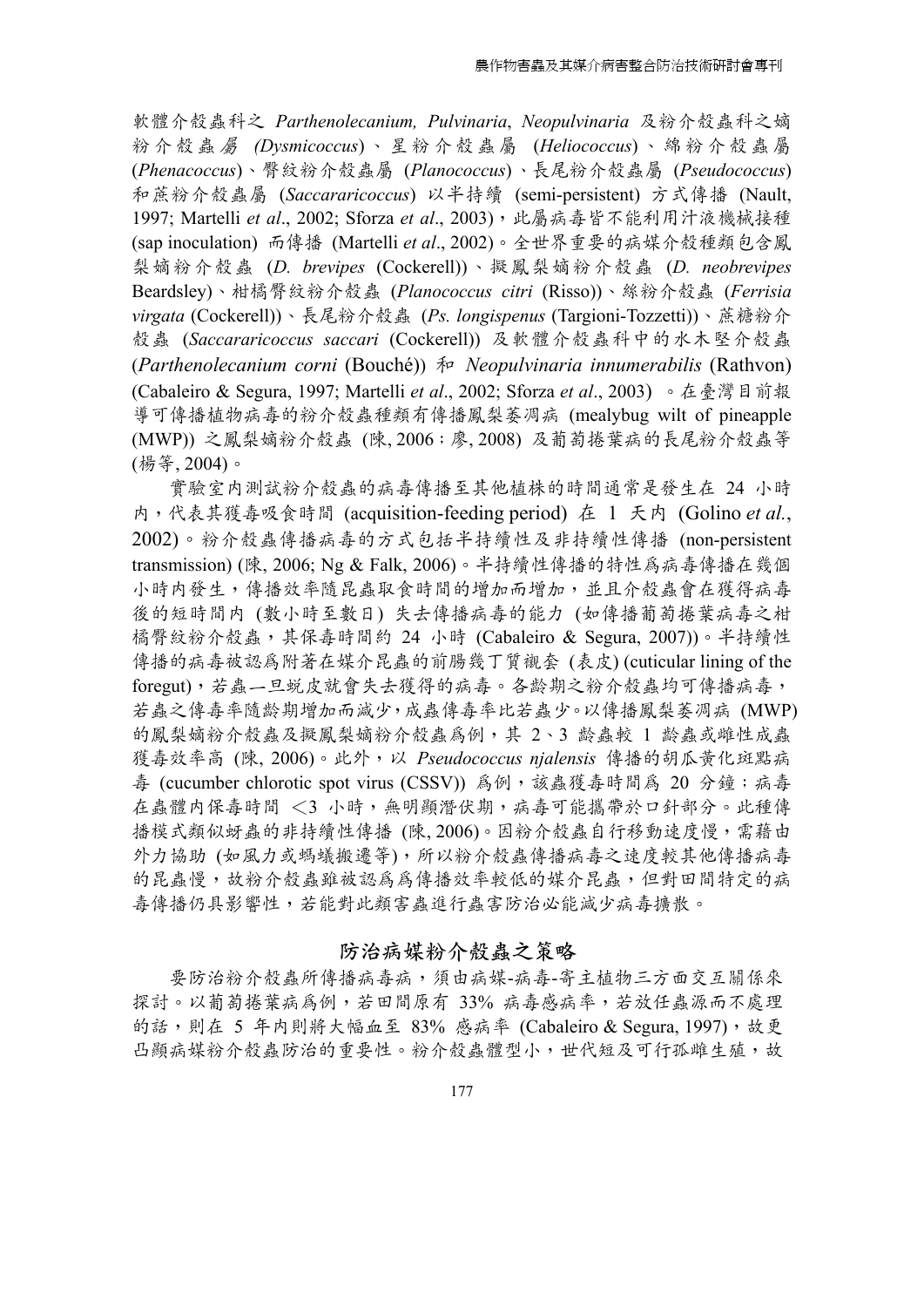能在短期間害蟲族群大量增加。由於寄主植物多且易於植株隱蔽處 (如枝幹裂縫 處或地表),故一旦發現時,其害蟲族群已大量難以防治。且粉介殼蟲 (包括卵及 若蟲) 易藉由風、水、土壤、植物、人、鳥及動物的攜帶被動的散佈 (passive dispersal),故防治粉介殼蟲之的首要在於對栽培區之苗木確定有無蟲源存在,其 次在於監測族群發生密度 (黃色黏蟲紙加性費洛蒙誘引物是最普遍的監測方 式),以作為綜合防治 (如化學防治、物理防治、生物防治或耕作防治) 之參考依 據。針對粉介殼蟲傳播之病毒危害,綜合多位學者的意見應包含消除田間感染源 以及減少或避開病媒粉介殼蟲族群之防治策略如下:

- 1. 栽種無病毒之苗木為首要工作,以避免田間之病源。以解決葡萄病毒罹病株為 例,以無毒化健康苗更新衰老園,配合田間管理作業上之衛生習慣,乃目前被 認為最有效之防治方法 (楊等, 2004)。此外,種植抗病植株或不吸引害蟲之植 株亦是可進行的方式。
- 2. 田間管理:粉介殼蟲可存活於寄主植物之地上部組織,甚而在地下部的根系或 土壤皆可見。故在田間需在採收後對於殘留的植株 (如斷根及廢耕之植株) 加 以移除,以杜絕蟲體隱藏之環境。此外,在田間工作時,需小心蟲卵或若蟲會 隨工作者之衣物或鞋子等從已感染之植株移行至未感染植株之風險。
- 3. 天敵的運用:捕食性天敵及寄生性天敵在田間害蟲族群量小時,可發揮抑制害 蟲之功效。
- 4. 螞蟻防治:介殼蟲可分泌蜜露,因此常與螞蟻共生。因此此類害蟲時應同時防 治螞蟻,以避免螞蟻將帶病毒之蟲體移至其他植株。此外,由於螞蟻與介殼蟲 的共生關係中,亦對其天敵 (如捕食性及寄生性天敵) 進行防禦作用,故防治螞 蟻亦可增加生物防治的功效。為防止螞蟻在植株上爬行,可利用上樹幹防爬黏 膠 (sticky trunk barriers )、化學藥物浸漬之阻隔物 (chemically impregnated trunk barrier) 或利用化學藥劑沿樹幹直接噴灑以降低螞蟻數量 (Ueckermann, 1998)。
- 5. 去除代用寄主雜草:栽培區周圍的雜草應加以去除,因為粉介殼蟲食性雜,許 多代用寄主雜草將可使此類害蟲在主要寄主植物尚未種植前可累積其害蟲族群 量,此外,雜草有時亦成為螞蟻棲所,故先前去除雜草,亦可有效降低粉介殼 蟲族群。
- 6. 粉介殼蟲之監測工作:粉介殼蟲監測可對田間害蟲密度作預警之效果。除單獨 定期懸掛黃色黏板偵測雄成蟲外,亦可同時利用性費洛蒙 (pheromone traps) 進 行害蟲族群消長之調查。
- 7. 化學防治法:老熟之粉介殼蟲由於體背臘粉且棲息於植株的縫隙處,故導致田間 藥劑防治時,往往因不易接觸蟲體而降低防治功效。適時在春季及秋季粉介殼 蟲族群量開始增加時,對尚未著生成臘粉的若蟲進行藥劑防治,可增其防治效 果。此外,可利用系統性藥劑或是展著性強的資材 (如夏油),在不產生植株藥 害情形下,亦可控制害蟲族群。以防治傳播 Little cherry virus 的粉介殼蟲為 例,果樹落葉期,可利用夏油等油劑噴灑以降低族群。長期作物於冬天整枝時 期配合田間蟲害防治;短期作物注意夏天蟲害大發生前防治。春夏之際是幼齡 之粉介殼蟲移行的主要時期,而在葉片上的之粉介殼蟲若蟲亦容易隨風而擴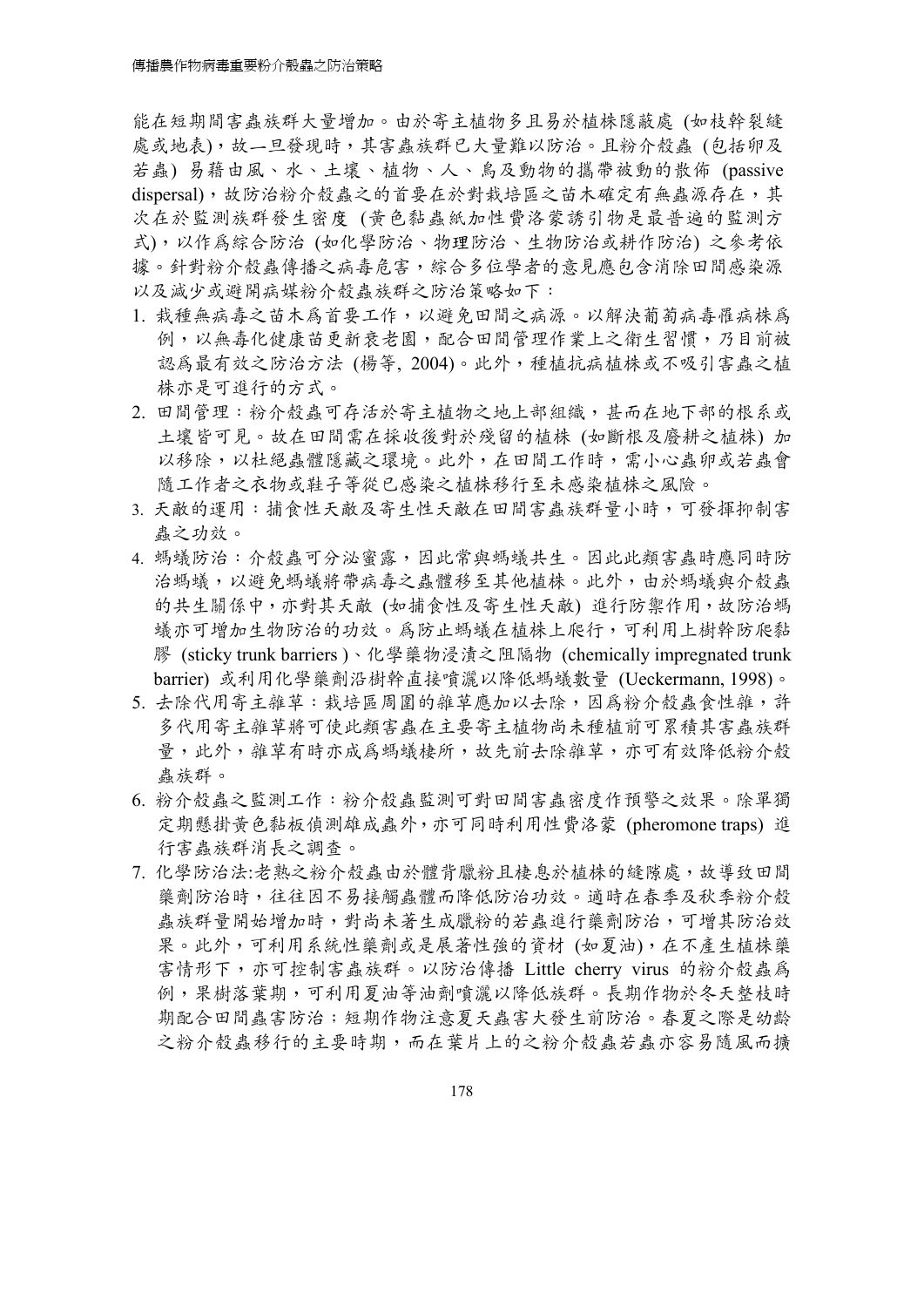散,故此時期需以化學防治降低害蟲族群。尚未著生成臘粉的若蟲較易被化學 藥劑防治,若同時利用高壓噴鎗之噴藥器具,則更能達其功效。作物採收後亦 可利用化學藥劑對植株進行蟲害防治工作,以防殘留之害蟲在植株縫隙或是地 表附近繼續繁衍族群。

#### **結 語**

粉介殼蟲比粉蝨,蚜蟲、飛蝨或葉蟬類及薊馬昆蟲移動性低,為傳播效率較低 的媒介昆蟲 (陳, 2006)。目前粉介殼蟲及其蟲媒植物病毒間的交互作用之相關基礎 研究仍不多見。但隨面臨全球暖化、栽培環境遭受生理逆壓 (罹病、缺水或養分) 時,介殼蟲族群密度經常大發生 (陳等, 2003) 及此類害蟲若蟲期易隨外力 (風 力,螞蟻,人為農業操作等) 而移行,而日益嚴重危害植物及加劇病毒的傳播風險。 故應致力著手有關傳播植物病毒之粉介殼蟲防治,以期確保植株栽種時期之健康。

#### **引用文獻**

- 楊佐琦、蕭芳蘭、莊佳茹。2004。台灣葡萄病毒病害之現況及防治。葡萄栽培技 術研討會專集 95-113。
- 黃莉欣。2010。植物蟲媒病害及其蟲媒研究簡介。行政院農委會農業藥物毒物試 驗所技術專刊 158: 1-11。
- 陳淑佩、翁振宇、吳文哲。2003。重要防疫檢疫介殼蟲類害蟲介紹。植物重要防疫 檢疫害蟲診斷鑑定技術研習會專刊 (三): 1-63。行政院農業委員會動物物防疫 檢疫局、國立中興大學昆蟲學系編印。
- 陳慶忠。2006。防疫檢疫重要植物病毒之媒介昆蟲與傳毒原理。植物重要防疫檢 疫害蟲診斷鑑定研習會專刊 6: 21-72。
- 廖吉彥、胡仲祺、張清安、鄧汀欽。2008。台灣鳳梨介殼蟲萎凋-相關病毒-1 之初 步鑑定。台灣農業研究 57: 1-14.
- Ben-Dov, Y., and D. Miller. 2010. Pseudococcidae. Part of ScaleNet. 9 December 2010. http://www.sel.barc. usda.gov/scalenet/scalenet.htm
- Cabaleiro, C,. and S. Segura 2007. Field transmission of grapevine leafroll associated virus 3 (GLRaV-3) by the mealybug *Planococcus citri*. Plant Disease. 81: 283-287.
- Engelbrecht, D. J. , and G. G. F. Kasdorf. 1990. Transmission of grapevine leafroll disease and associated closteroviruses by the vine mealybug, *Planococcus ficus*. Phytophylactica 22: 341-346.
- Golino, D. A., S. Susan, G. Raymond, and R. Adib. 2002.California mealybugs can spread grapevine leafroll disease. Calif. Agric. 56: 196-201.
- Gugerli, P. 2003. Grapevine Leafroll and related viruses. Extended Abstracts 14th Meeting of the ICVG, September 12-17, 2003. Locorotondo (Bari), Italy, 25-31.
- Hattingh, V. 1993. Mealybugs and cottony cushion scale on citrus in southern Africa. Citrus Journal 3: 20-22.
- Hattingh, V., C. J. Cilliers, and E. C. G. Bedford. 1998. Citrus mealybugs. pp. 112- 20. *in*: Citrus Pests in the Republic of South Africa. 2nd edn. (Bedford, E. C. G., M. A. van den Berg, and E. A. de Villiers, eds.) Nelspruit, Institute for Tropical and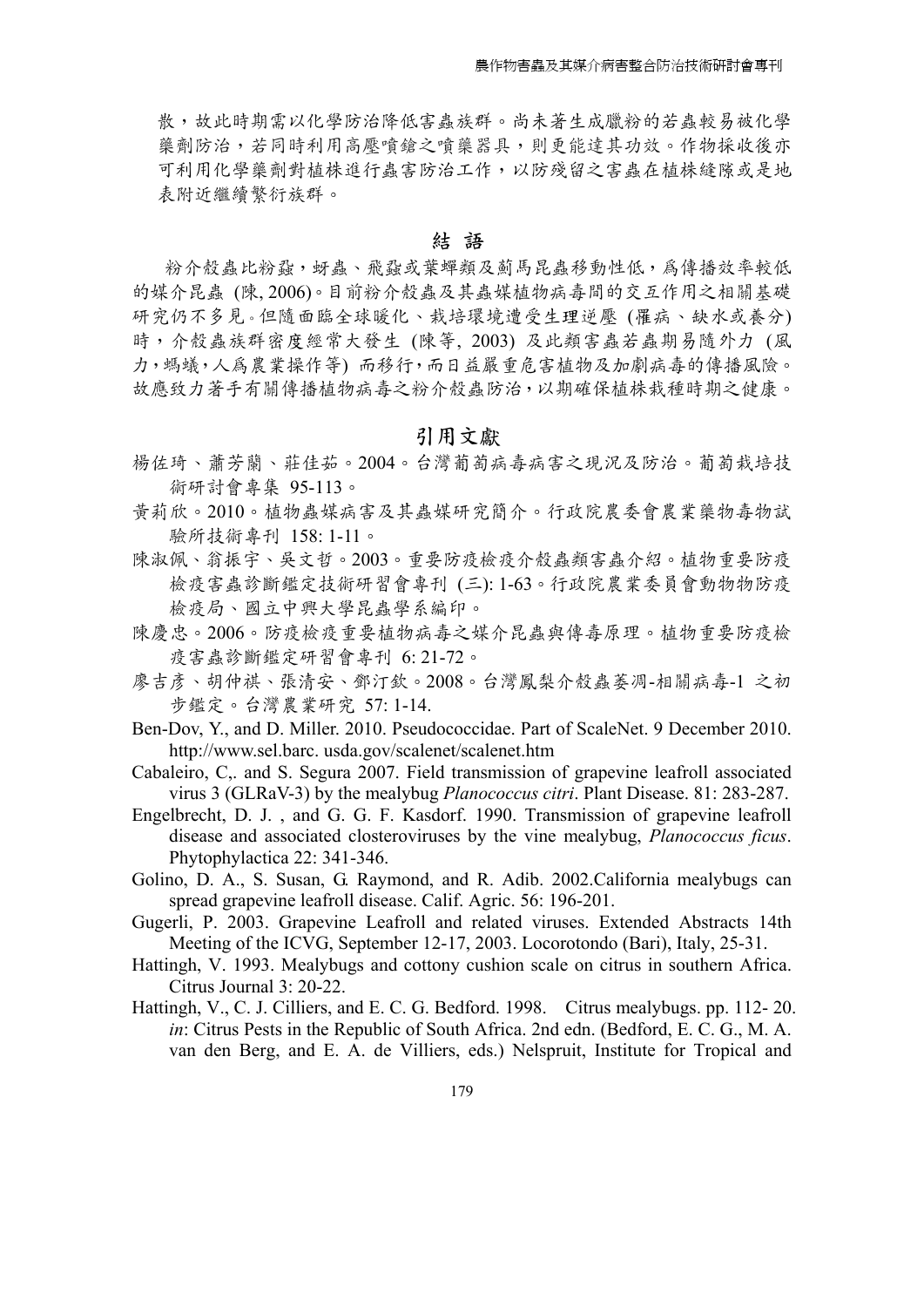Subtropical Crops.

- Martelli (Chair), G. P., A. A. Agranovsky, M. Bar-Joseph, D. Boscia, T. Candresse, R. H. A. Coutts, V. V. Dolja, B. W. Falk, D. Gonsalves, W. Jelkmann, A.V. Karasev, A. Minafra, S. Namba, H. J. Vetten, G. C. Wisler, and N. Yoshikawa. 2002. The family C*losteroviridae* revised. Virology Division News: 2039-2044.
- Nault, L. R. 1997. Arthropod transmission of plant virus: a new synthesis. Ann. Entomol. Soc. Am. 90: 521-541.
- Ng, J. C. K., and B. W. Falk. 2006. Virus-vector interactions mediating nonpersistent and semipersistent transmission of plant viruses. Annu. Rev. Phytopathol. 44: 183-212.
- Sforza R., E., Boudon-Padieu, and C. Greif. 2003. New mealybug species vectoring grapevine leafroll-associated viruses-1 and -3 (GLRaV-1 and -3). Eur. J. Plant Pathol. 109: 975-981.
- Tsai, C. W., A. Rowhani, D. A. Golino, K. M. Daane, and R. P. P. Almeida. 2010. Mealybug transmission of grapevine leafroll viruses: Ananalysis of virus-vector specificity. Phytopathology 100: 830-834.
- Ueckermann, P. 1998. Ant control in vineyards. Wynboer Tegnies 105: 8-9.